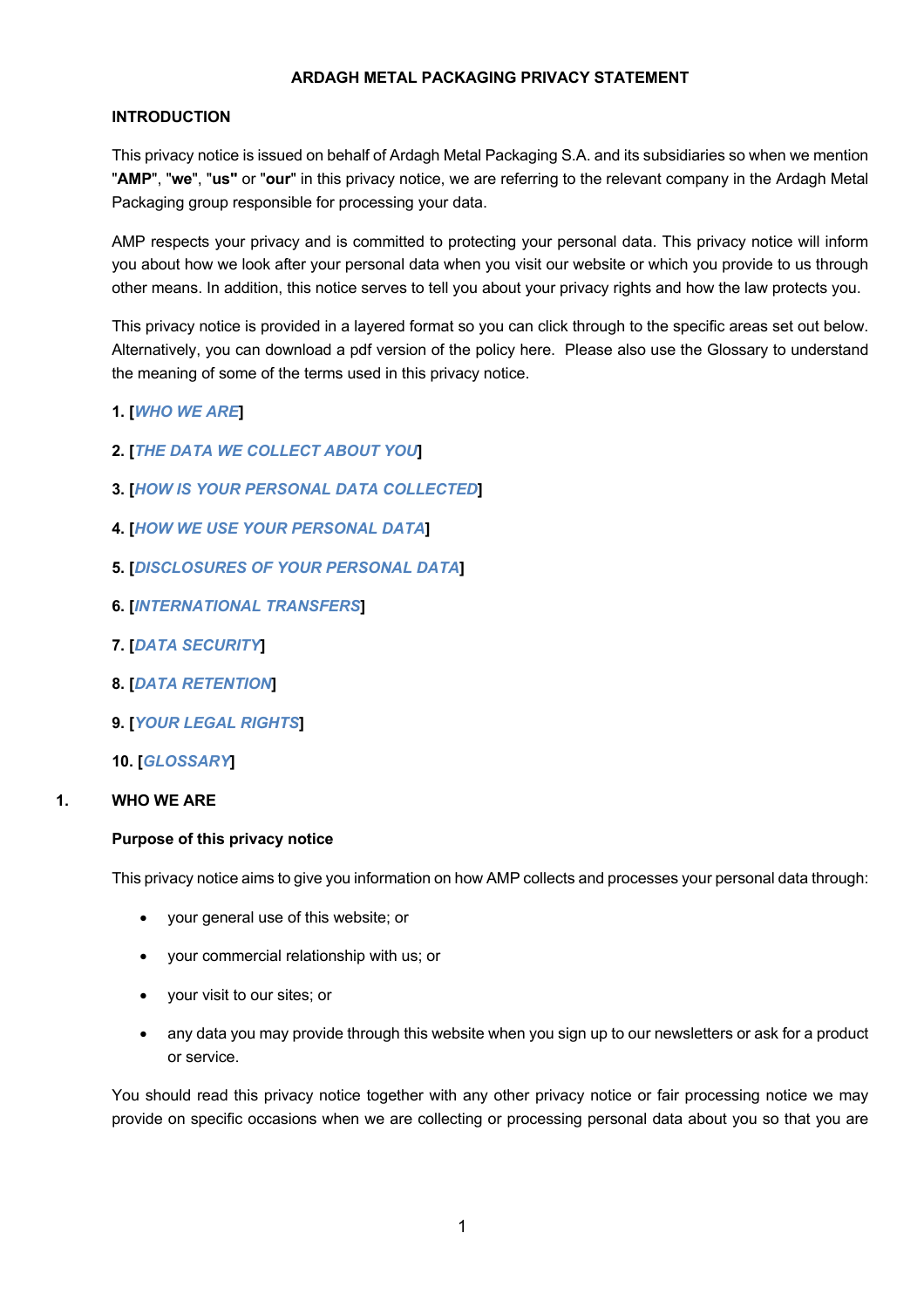fully aware of how and why we are using your data. This privacy notice supplements the other notices and is not intended to override them.

## **Controller**

As referred to above, AMP is made up of different legal entities. Ardagh Metal Packaging S.A is responsible for this website and the controller in relation to the personal data you provide to us via its use. For information you provide to us via other means, we will let you know upon request which entity will be the controller for your data.

If you have any questions about this privacy notice, including any requests to exercise your legal rights, please contact us at the following address: privacy@ardaghgroup.com.

## **Duty to inform us of changes**

To ensure that we do not store any outdated or inaccurate personal data, please keep us informed if your personal data changes during your relationship with us.

### **Third-party links**

This website may include links to third-party websites, plug-ins and applications. Clicking on those links or enabling those connections may allow third parties to collect or share data about you. We do not control these third-party websites and are not responsible for their privacy statements. When you leave our website, we encourage you to read the privacy notice of every website you visit.

# **2. THE DATA WE COLLECT ABOUT YOU**

Personal data, or personal information, means any information about an individual from which that person can be identified. It does not include data where the identity has been removed (anonymous data).

We may collect, use, store and transfer different kinds of personal data about you which we have grouped together follows:

- **Identity Data** means your company name, your first name, surname, images, job title and country.
- **Contact Data** means your company name, billing address, delivery address, professional email address and telephone numbers.
- **Financial Data** means your billing personnel, bank account and payment card details.
- **CCTV Data** means your images collected when visiting our sites.
- **Health Data** means information about your health at the time of visiting our sites.
- **Technical Data** means your internet protocol (IP) address, your login data, browser type and version, time zone setting and location, browser plug-in types and versions, operating system and platform and other technology on the devices you use to access this website.
- **Usage Data** means all information about your usage of data, including information about how you use our website, products and services.
- **Marketing and Communications Data** means your preferences in receiving marketing materials such as our newsletter and/or investor relations subscriptions as well as your communication preferences.

We also collect, use and share **aggregated data** such as statistical or demographic data for any purpose. Aggregated data may be derived from your personal data but is not considered personal data in law as this data does **not** directly or indirectly reveal your identity. For example, we may aggregate your Usage Data to calculate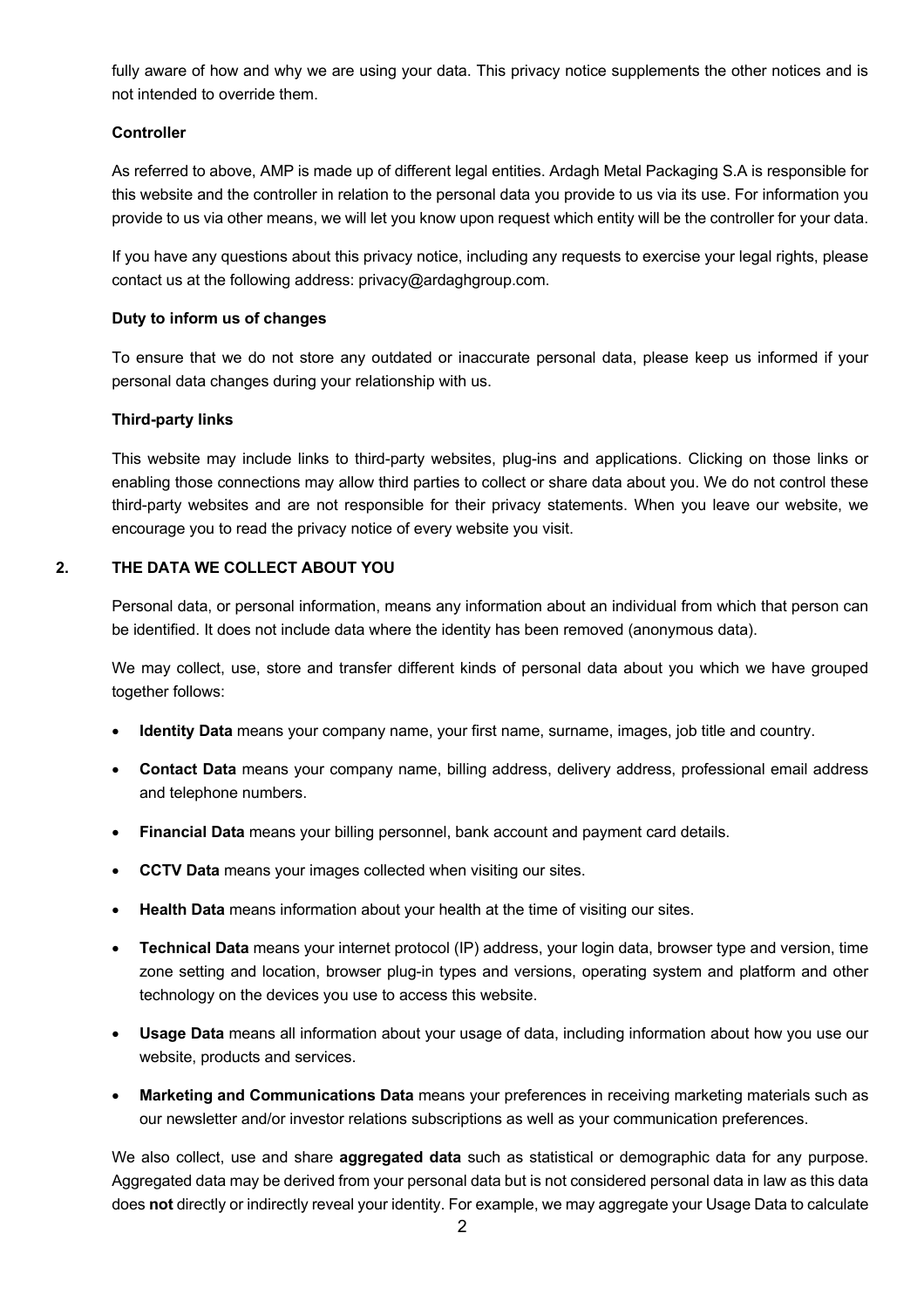the percentage of users accessing a specific website feature. However, if we combine or connect aggregated data with your personal data so that it can directly or indirectly identify you, we treat the combined data as personal data which will be used in accordance with this privacy notice. Except as described above, we do not collect any other **special categories of personal data** about you (special categories of personal data may include details about your race or ethnicity, religious or philosophical beliefs, sex life, sexual orientation, political opinions, trade union membership, information about your health and genetic and biometric data). Nor do we collect any information about criminal convictions and offences.

## **3. HOW IS YOUR PERSONAL DATA COLLECTED?**

We use different methods to collect data from and about you including through:

- **Direct interactions.** You may give us your Identity Data, Contact Data, Health Data and Financial Data by filling in forms or by corresponding with us by post, phone, email or otherwise. This includes personal data you provide when you:
	- **■** make an enquiry through our website;
	- ask for our products or services;
	- create an account on our website;
	- subscribe to our Investor Mailing list;
	- enter a promotion or survey;
	- **•** visit one of our sites; or
	- provide us with some feedback.
- **Automated technologies or interactions.** As you interact with our website, we may automatically collect Technical Data about your equipment, browsing actions and patterns. We collect this personal data by using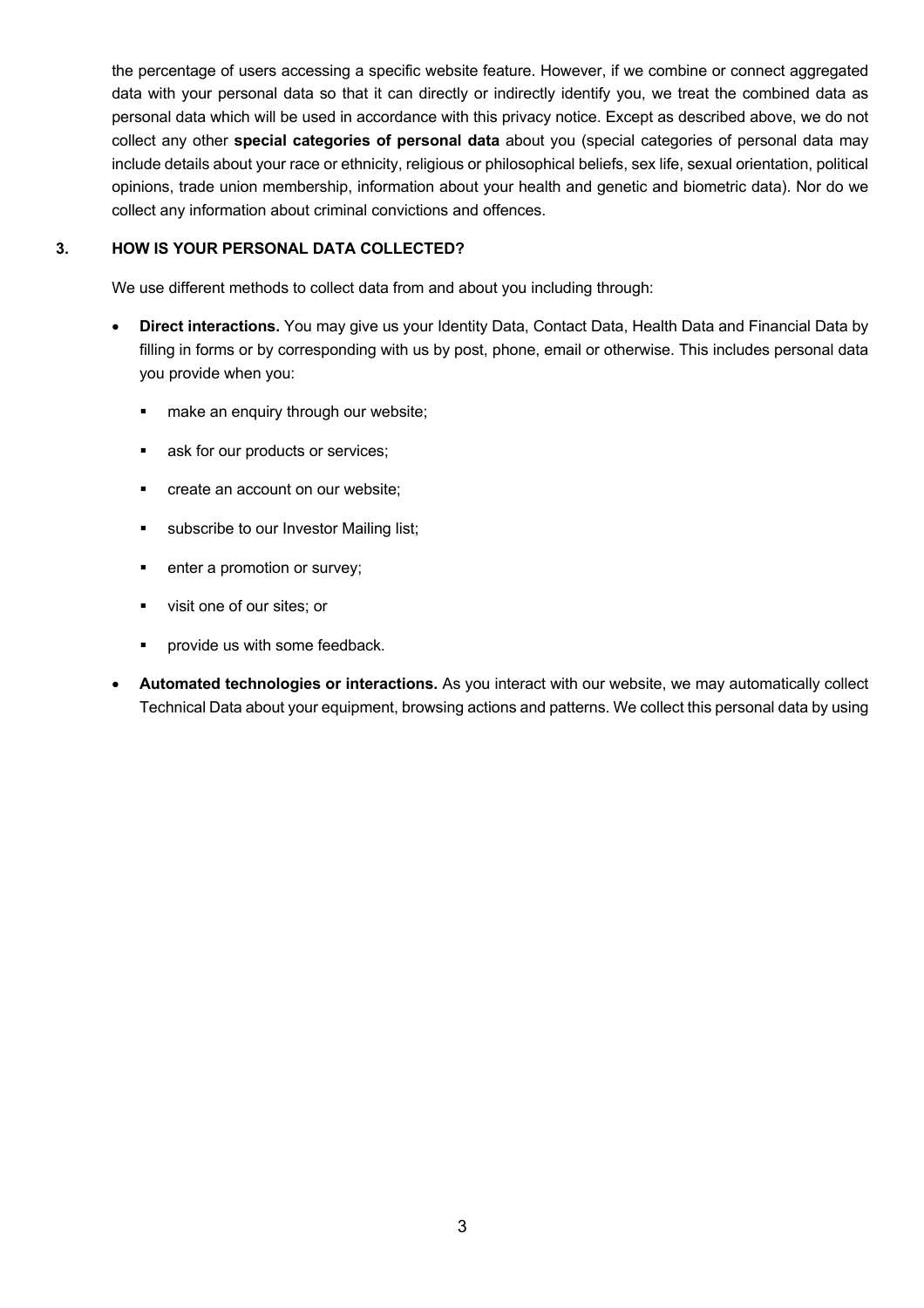cookies, server logs and other similar technologies. We may also receive Technical Data about you if you visit other websites employing our cookies. For further details on how we use cookies, click here.

- **Third parties or publicly available sources.** We may receive personal data about you from various third parties as set out below:
	- Technical Data from the following parties:
		- o Google;
		- o Mail Chimp.
	- Identity and Contact Data from publicly availably sources.

### **4. HOW WE USE YOUR PERSONAL DATA**

We will only use your personal data when the law allows us to. Most commonly, we will use your personal data in the following circumstances:

- Where we need to perform the contract we are about to enter into or have entered into with you.
- Where it is necessary for our legitimate interests (or those of a third party) and your interests and fundamental rights do not override those interests.
- Where we need to comply with a legal or regulatory obligation.
- Where the processing is necessary in the interest of public health.

Click here to find out more about the types of lawful basis that we will rely on to process your personal data.

Generally, we do not rely on consent as a legal basis for processing your personal data other than in relation to sending our marketing communications to you via email or text message. If you do not wish to receive those anymore, you can request to be withdrawn from the mailing list by *contacting us*.

### **Purposes for which we will use your personal data**

We have set out below, in a table format, a description of all the ways we plan to use your personal data, and which of the legal bases we rely on to do so. We have also identified what our legitimate interests are where appropriate.

Please note that we may process your personal data for more than one lawful ground depending on the specific purpose for which we are using your data. Please *contact us* if you need details about the specific legal ground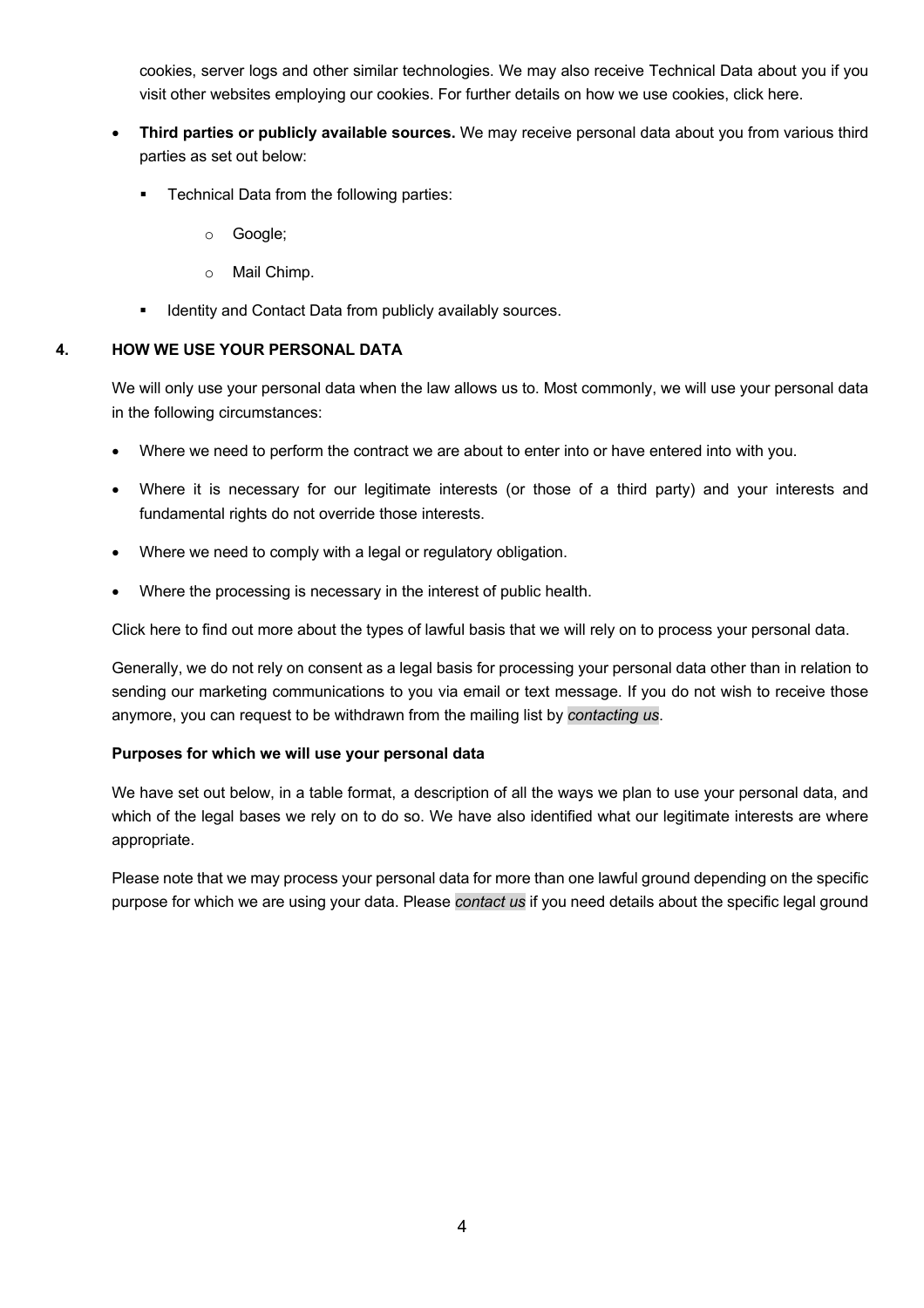we are relying on to process your personal data where more than one ground has been set out in the table below.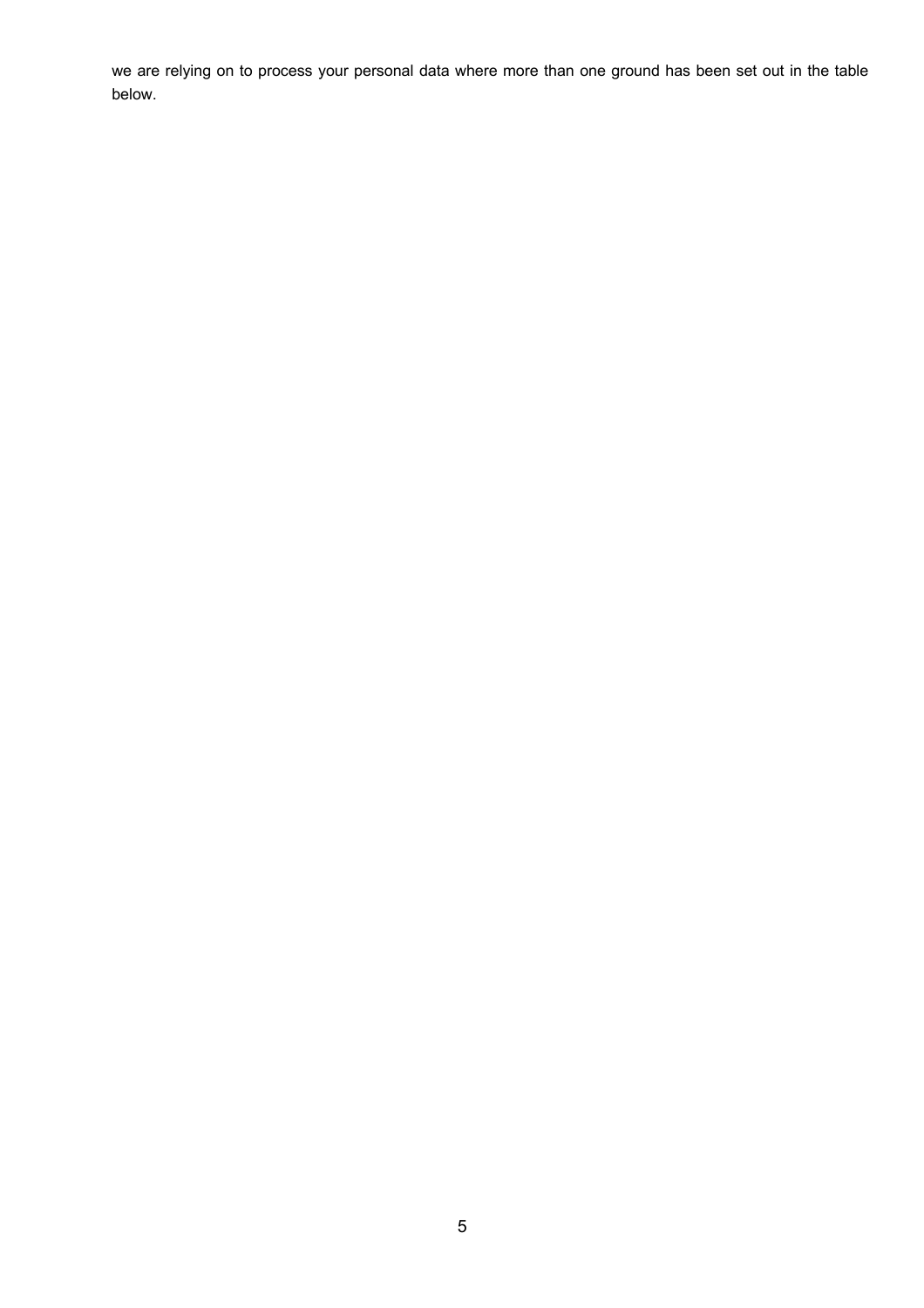| <b>PURPOSE/ACTIVITY</b>                                                                                                                                                                                     | <b>TYPE OF DATA</b>                                                                                                  | <b>LAWFUL</b><br><b>BASIS</b><br><b>FOR</b><br><b>PROCESSING</b><br><b>INCLUDING</b><br><b>BASIS</b><br><b>LEGITIMATE</b><br><b>OF</b><br><b>INTEREST</b>                                                                                                                                                                   |
|-------------------------------------------------------------------------------------------------------------------------------------------------------------------------------------------------------------|----------------------------------------------------------------------------------------------------------------------|-----------------------------------------------------------------------------------------------------------------------------------------------------------------------------------------------------------------------------------------------------------------------------------------------------------------------------|
| To register you as a new business<br>partner                                                                                                                                                                | (a) Identity Data<br>(b) Contact Data                                                                                | Performance of a contract with you                                                                                                                                                                                                                                                                                          |
| To process and deliver your order<br>including:<br>(a) Manage payments, fees and<br>charges<br>(b) Collect and recover money owed<br>to us                                                                  | (a) Identity Data<br>(b) Contact Data<br>(c) Financial Data<br>Marketing<br>(d)<br>and<br><b>Communications Data</b> | Performance of a contract with you<br>Necessary for our legitimate interests (to<br>recover our receivables)                                                                                                                                                                                                                |
| To<br>manage<br>supplier<br>our<br>relationships, including:<br>Manage requests for quotations<br>(a)<br>and orders payments<br>Manage payments, fees and<br>(b)<br>charges                                 | (a) Identity Data<br>(b) Contact Data<br>(c) Financial Data                                                          | Performance of a contract with you<br>Necessary for our legitimate interests (to<br>conduct our business)                                                                                                                                                                                                                   |
| To manage our relationship with you<br>which will include:<br>(a) Notifying you about changes to<br>our terms or privacy policy<br>(b) Asking you to leave a review or<br>take a survey                     | (a) Identity Data<br>(b) Contact Data<br>(c) Profile Data<br>(d)<br>Marketing<br>and<br><b>Communications Data</b>   | Performance of a contract with you<br>Necessary to comply with a legal obligation<br>Necessary for our legitimate interests (to keep<br>our records updated and to study how<br>customers use our products/services)                                                                                                        |
| To ensure the security of our facilities<br>and assets, the health and safety of<br>our employees and the public.                                                                                           | (a) Identity Data<br>(b) Contact Data<br>(c) CCTV Data<br>(d) Health Data                                            | Necessary in our legitimate interest<br>Necessity to comply with our health and safety<br>legal obligation<br>Necessary for reasons of public interest in the<br>area of public health.                                                                                                                                     |
| administer<br>protect our<br>To<br>and<br>business and this website (including<br>troubleshooting,<br>data<br>analysis,<br>maintenance,<br>testing,<br>system<br>support, reporting and hosting of<br>data) | (a) Identity Data<br>(b) Contact Data<br>(c) Technical Data                                                          | Necessary for our legitimate interests (for<br>conducting<br>business,<br>our<br>provision<br>of<br>administration and IT services, network<br>security, to prevent fraud and in the context of<br>business<br>reorganisation<br>or<br>group<br>a<br>restructuring exercise)<br>Necessary to comply with a legal obligation |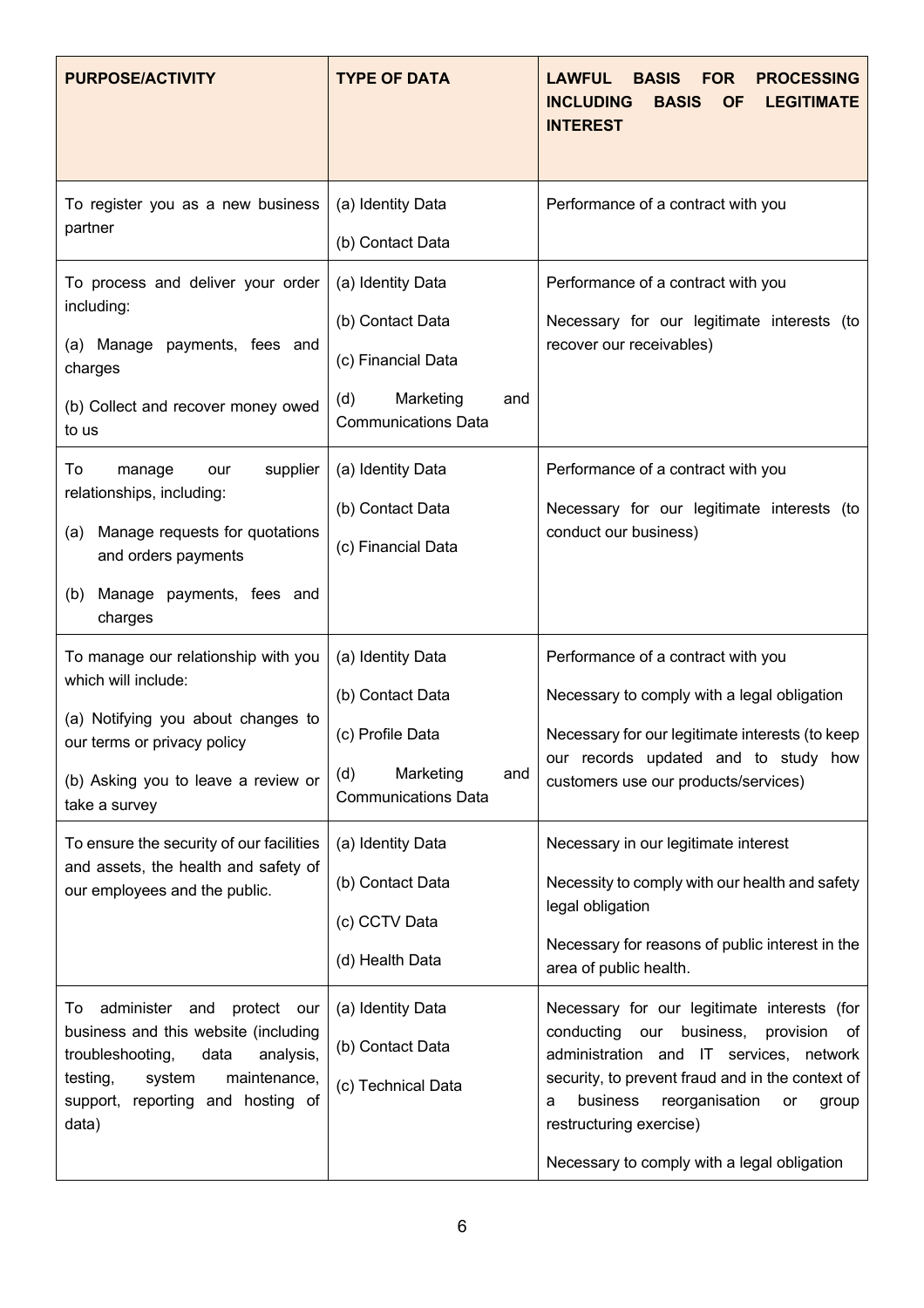| To deliver relevant website content<br>and advertisements to you<br>and<br>the<br>understand<br>measure<br>or<br>effectiveness of the advertising we<br>serve to you | (a) Identity Data<br>(b) Contact Data<br>(c) Usage Data<br>Marketing<br>(d)<br>and<br><b>Communications Data</b><br>(e) Technical Data | Necessary for our legitimate interests (to<br>study<br>how<br>customers<br>use<br>our<br>products/services, to develop them, to grow<br>our business and to inform our marketing<br>strategy)                           |
|----------------------------------------------------------------------------------------------------------------------------------------------------------------------|----------------------------------------------------------------------------------------------------------------------------------------|-------------------------------------------------------------------------------------------------------------------------------------------------------------------------------------------------------------------------|
| To use data analytics to improve our<br>website,<br>products/services,<br>marketing, customer relationships<br>and experiences                                       | (a) Technical Data<br>(b) Usage Data                                                                                                   | Necessary for our legitimate interests (to<br>define types of customers for our products and<br>services, to keep our website updated and<br>relevant, to develop our business and to<br>inform our marketing strategy) |
| To<br>make<br>suggestions<br>and<br>recommendations<br>to<br>about<br>you<br>goods or services that may be of<br>interest to you                                     | (a) Identity Data<br>(b) Contact Data<br>(c) Technical Data<br>(d) Usage Data                                                          | Necessary for our legitimate interests (to<br>develop our products/services and grow our<br>business)                                                                                                                   |

## **Marketing**

We may use your data to form a view on what we think you may want or need, or what may be of interest to you. This is how we decide which products, services and offers may be relevant for you (we call this marketing).

You will receive marketing communications from us if you have requested information from us or purchased goods or services from us and you have not opted out of receiving that marketing.

We will ask for your consent before we share your personal data with any company outside AMP for marketing purposes. You can ask us or third parties to stop sending you marketing messages at any time by contacting us at any time.

### **Cookies**

You can refuse all or some cookies deployed on our website, or set your browser to alert you when websites set or access cookies. If you disable or refuse cookies, please note that some parts of this website may become inaccessible or not function properly. For further details on how we use cookies, click here.

### **Change of purpose**

We will only use your personal data for the purposes for which we collect it as set out in the table above, unless we reasonably consider that we need to use it for another reason and that reason is compatible with the original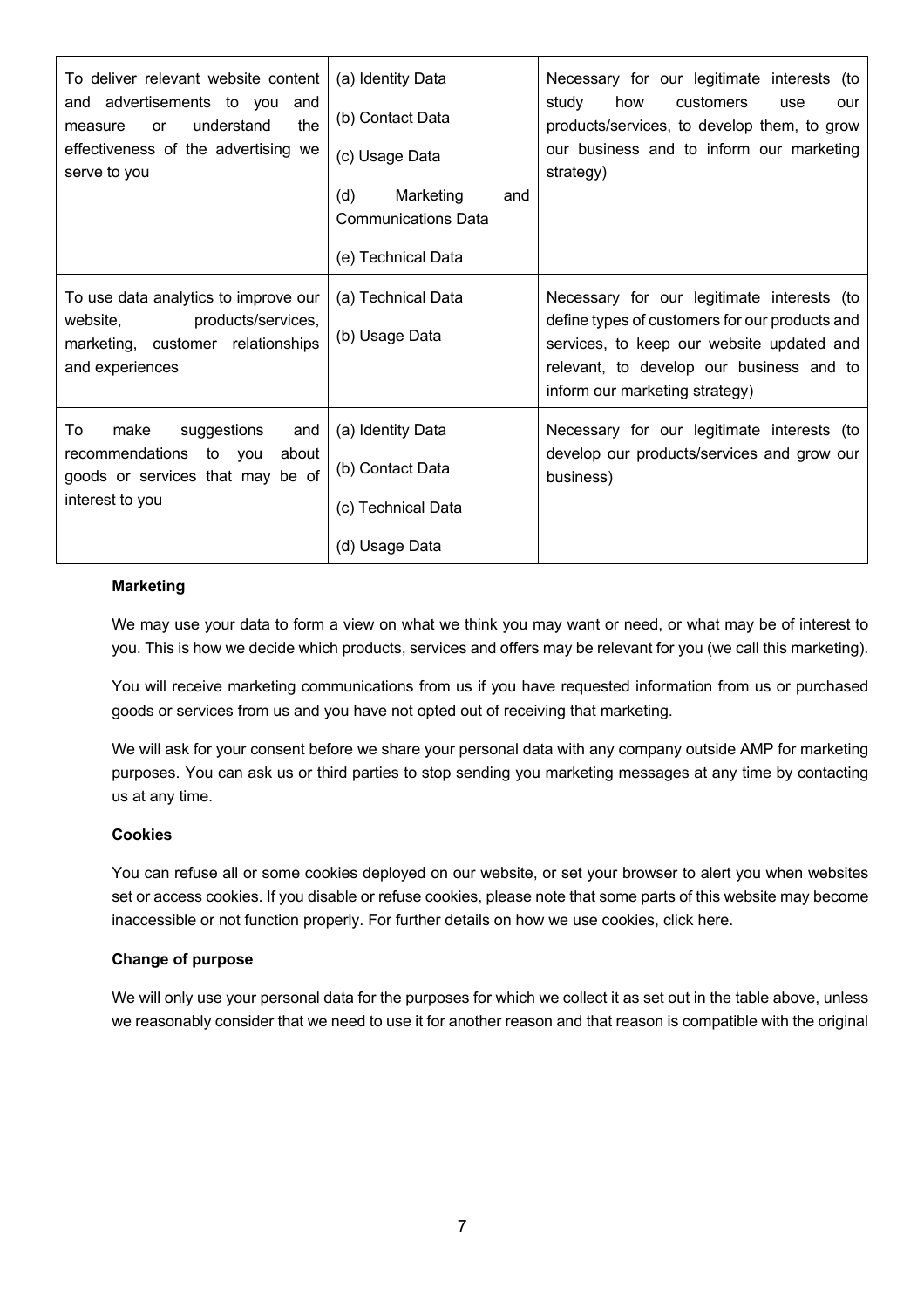purpose. If you wish to get an explanation as to how the processing for the new purpose is compatible with the original purpose, please *contact us*.

If we need to use your personal data for an unrelated purpose, we will notify you and we will explain the legal basis which allows us to do so.

Please note that we may process your personal data without your knowledge or consent, in compliance with the above rules, where this is required or permitted by law.

### **5. DISCLOSURES OF YOUR PERSONAL DATA**

We may have to share your personal data with the parties set out below for the purposes set out in the table in paragraph 4 above.

- Internal Third Parties as set out in the Glossary.
- External Third Parties as set out in the Glossary.
- Third parties to whom we may choose to sell, transfer, or merge parts of our business or our assets. Alternatively, we may seek to acquire other businesses or merge with them. If a change happens to our business, then the new owners may use your personal data in the same way as set out in this privacy notice.

We require all third parties to respect the security of your personal data and to treat it in accordance with the law. We do not allow our third-party service providers to use your personal data for their own purposes and only permit them to process your personal data for specified purposes and in accordance with our instructions.

### **6. INTERNATIONAL TRANSFERS**

As part of an international group of companies, some of your personal data will be accessible or transferred to countries (including, both within and outside of the European Union). Where this is the case, we ensure safeguards are in place in compliance with applicable laws including standard contractual clauses for the transfer of personal data to processors established in third countries as approved by the European Commission or other relevant data protection authority.

### **7. DATA SECURITY**

We have put in place appropriate security measures to prevent your personal data from being accidentally lost, used or accessed in an unauthorised way, altered or disclosed. In addition, we limit access to your personal data to those employees, agents, contractors and other third parties who have a business need to know. They will only process your personal data on our instructions and they are subject to a duty of confidentiality.

We have put in place procedures to deal with any suspected personal data breach and will notify you and any applicable regulator of a breach where we are legally required to do so.

# **8. DATA RETENTION**

We will only retain your personal data for as long as is necessary to fulfil the purposes we collected it for, including for the purposes of satisfying any legal, accounting, or reporting requirements.

To determine the appropriate retention period for personal data, we consider the amount, nature, and sensitivity of the personal data, the potential risk of harm from unauthorised use or disclosure of your personal data, the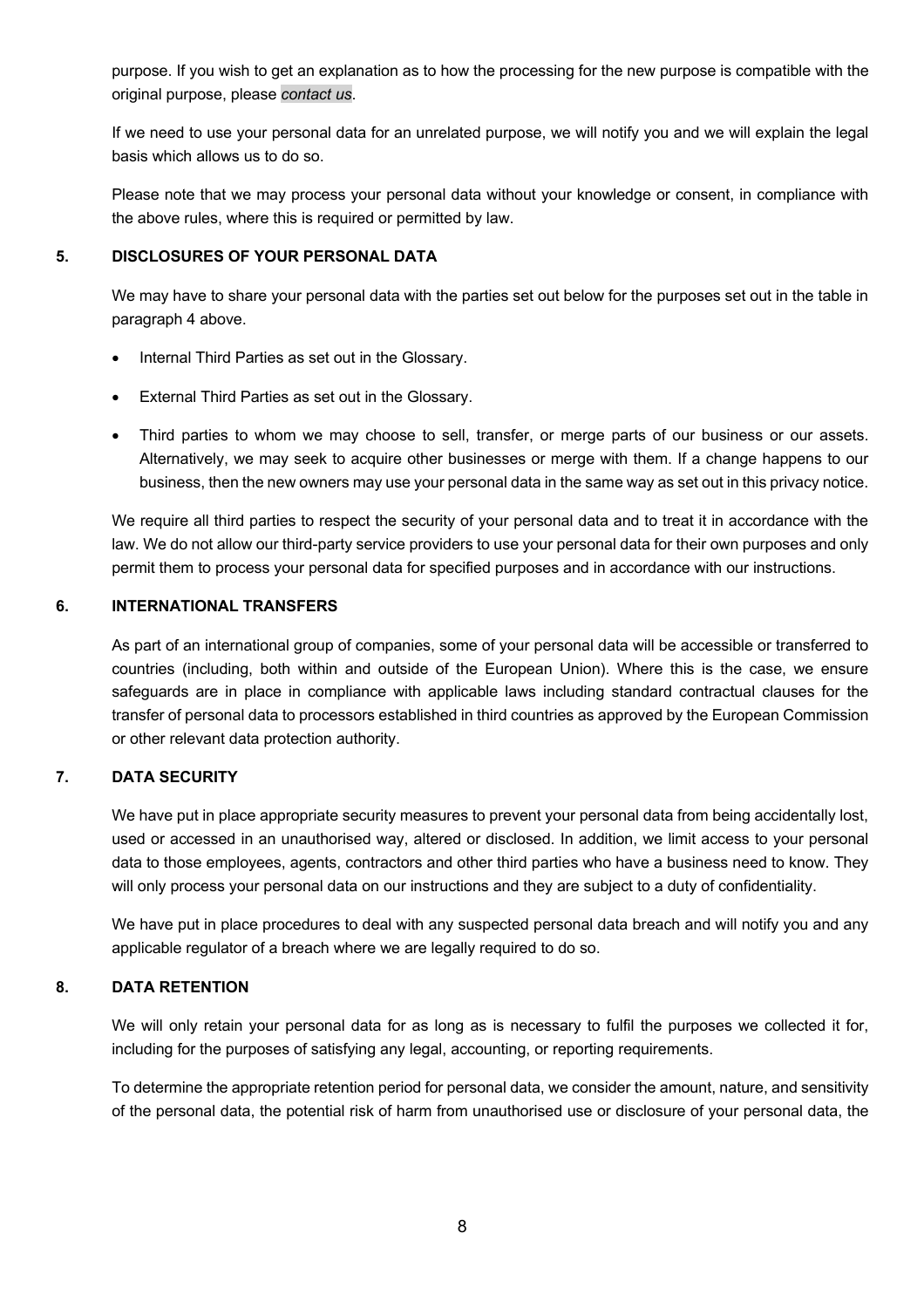purposes for which we process your personal data and whether we can achieve those purposes through other means, and the applicable legal requirements.

Details of retention periods for different aspects of your personal data are available in our retention policy which you can request from us by *contacting us*.

In some circumstances you may ask us to delete your data: see Request erasure below for further information.

In some circumstances we may anonymise your personal data (so that it can no longer be associated with you) for research or statistical purposes in which case we may use this information indefinitely without further notice to you.

# **9. YOUR LEGAL RIGHTS**

Under certain circumstances, you may have rights under data protection laws in relation to your personal data. Please click on the links below to find out more about these rights:

- **[***Request access to your personal data***].**
- **[***Request correction of your personal data***].**
- **[***Request erasure of your personal data***].**
- **[***Object to processing of your personal data***].**
- **[***Request restriction of processing your personal data***].**
- **[***Request transfer of your personal data***].**
- **[***Right to withdraw consent***].**

If you wish to exercise any of the rights set out above, please *contact us*.

### **No fee usually required**

You will not have to pay a fee to access your personal data (or to exercise any of the other rights). However, we may charge a reasonable fee if your request is clearly unfounded, repetitive or excessive. Alternatively, we may refuse to comply with your request in these circumstances.

### **What we may need from you**

We may need to request specific information from you to help us confirm your identity and ensure your right to access your personal data (or to exercise any of your other rights). This is a security measure to ensure that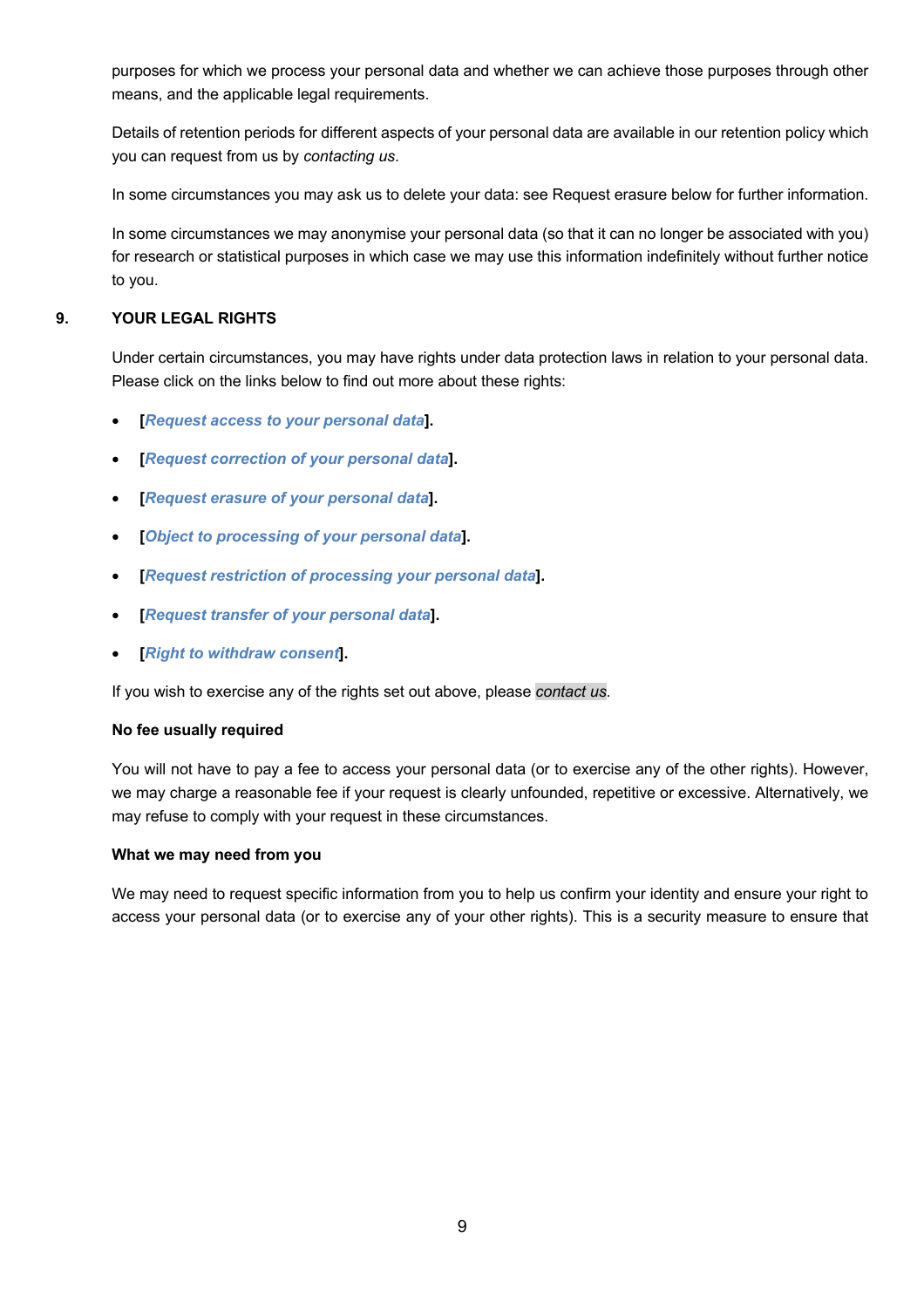personal data is not disclosed to any person who has no right to receive it. We may also contact you to ask you for further information in relation to your request to speed up our response.

## **Time limit to respond**

We try to respond to all legitimate requests within one month. Occasionally it may take us longer than a month if your request is particularly complex or you have made a number of requests. In this case, we will notify you and keep you updated.

# **10. GLOSSARY**

### **Lawful Basis**

**Legitimate Interest** means the interest of our business in conducting and managing our business to enable us to give you the best service/product and the best and most secure experience. We make sure we consider and balance any potential impact on you (both positive and negative) and your rights before we process your personal data for our legitimate interests. We do not use your personal data for activities where our interests are overridden by the impact on you (unless we have your consent or are otherwise required or permitted to by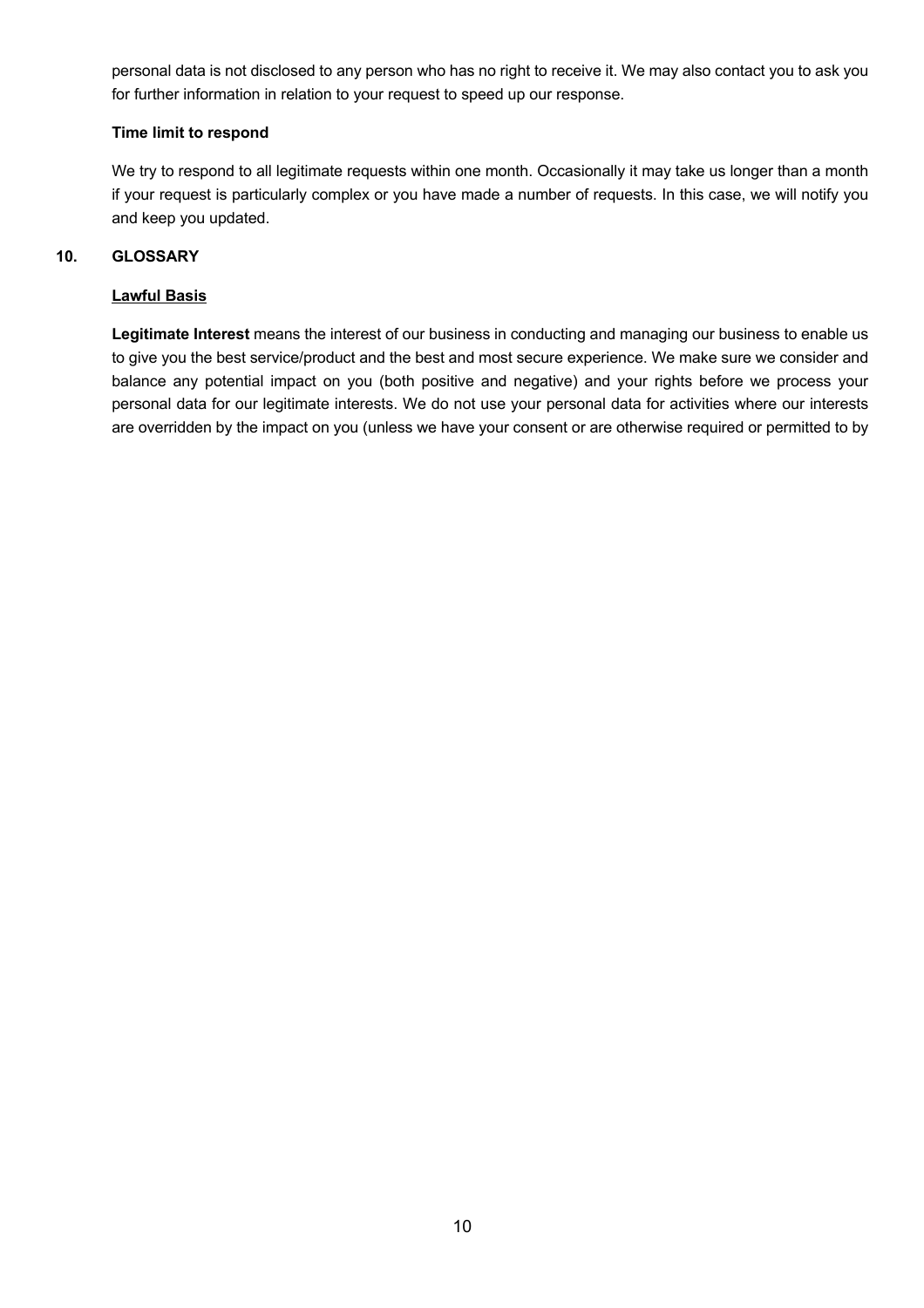law). You can obtain further information about how we assess our legitimate interests against any potential impact on you in respect of specific activities by *contacting us*.

**Performance of Contract** means processing your data where it is necessary for the performance of a contract to which you are a party or to take steps at your request before entering into such a contract.

**Comply with a legal or regulatory obligation** means processing your personal data where it is necessary for compliance with a legal or regulatory obligation that we are subject to.

## **Third Parties**

#### **Internal Third Parties**

Subsidiaries of Ardagh Metal Packaging S.A. acting as joint controllers or processors and who provide (a) IT and system administration services, and (b) undertake reporting activities.

Employees within the Sales/Communications/Marketing/Investor Relations teams who have access to the personal information to carry out the purposes set out in the table contained within paragraph 4 of this privacy notice.

### **External Third Parties**

- Service providers acting as processors who provide IT, email, website and system administration services.
- Professional advisers acting as processors including lawyers, finance providers, auditors and insurers who provide consultancy, financing, legal, insurance and accounting services.
- Regulators and other authorities acting as processors or joint controllers who require reporting of processing activities in certain circumstances (including for reasons of public health).

### **Your Legal Rights**

You have the right to:

**Request access** to your personal data (commonly known as a "data subject access request"). This enables you to receive a copy of the personal data we hold about you and to check that we are lawfully processing it.

**Request correction** of the personal data that we hold about you. This enables you to have any incomplete or inaccurate data we hold about you corrected, though we may need to verify the accuracy of the new data you provide to us.

**Request erasure** of your personal data. This enables you to ask us to delete or remove personal data where there is no good reason for us continuing to process it. You also have the right to ask us to delete or remove your personal data where you have successfully exercised your right to object to processing (see below), where we may have processed your information unlawfully or where we are required to erase your personal data to comply with local law. Note, however, that we may not always be able to comply with your request of erasure for specific legal reasons which will be notified to you, if applicable, at the time of your request.

**Object to processing** of your personal data where we are relying on a legitimate interest (or those of a third party) and there is something about your particular situation which makes you want to object to processing on this ground as you feel it impacts on your fundamental rights and freedoms. You also have the right to object where we are processing your personal data for direct marketing purposes. In some cases, we may demonstrate